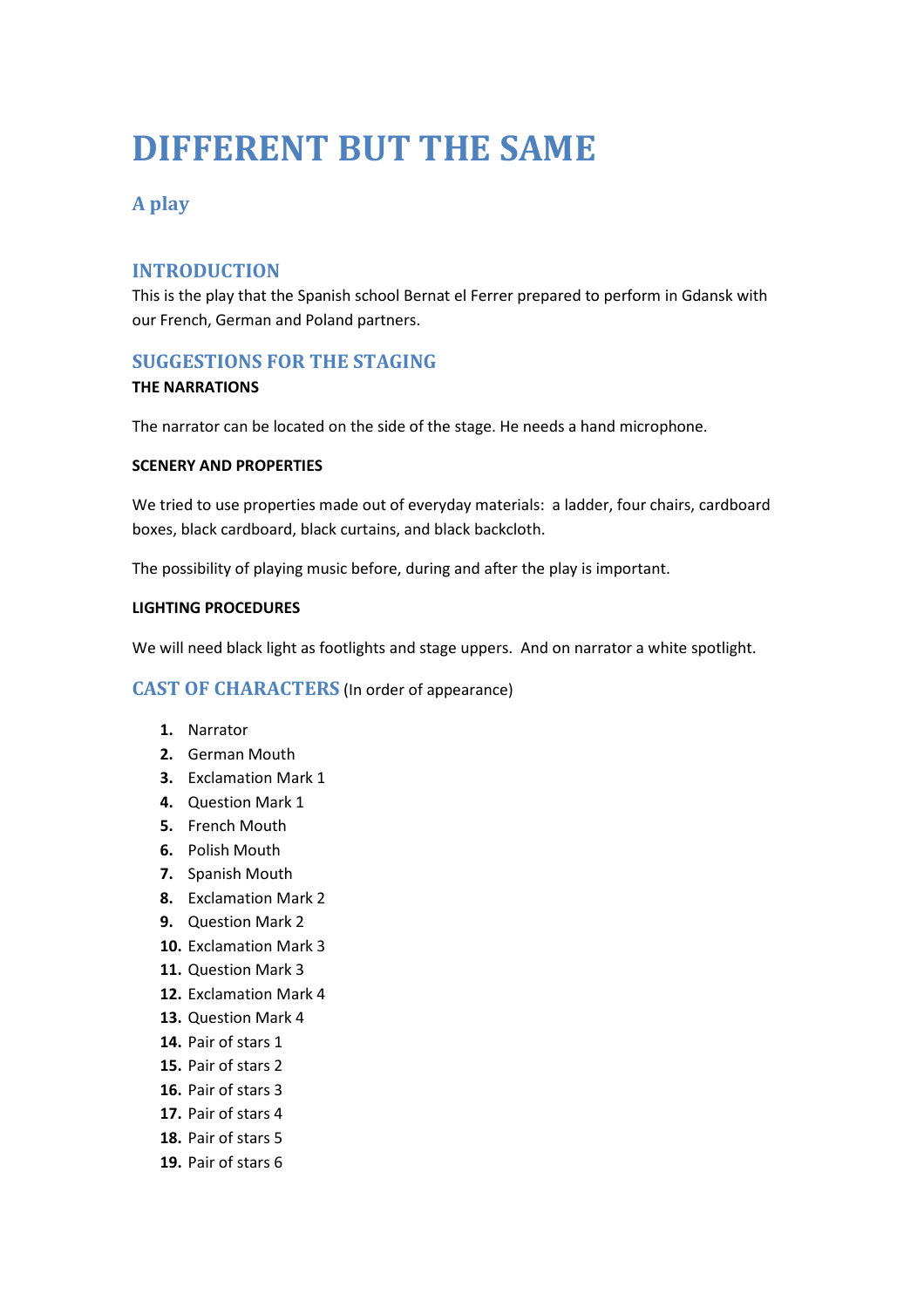#### **SYNOPSIS OF THE SCENES**

SCENE I: Mouths introductions

SCENE II: A problem appears

SCENE III: Looking for a solution

SCENE IV: Toward the solution

THE END

#### **SCENE I**

*Is dark* 

Narrator (*enters in front of curtain and a spotlight on Narrator*): WE WERE A LOT… AND VERY DIFFERENT!!!

German Mouth: Guten Tag! Wie geht's es Ihnen? Ich bin Deutsche.

Exclamation Mark 1 (*appears and moves itself and disappears*)

Question Mark 1 (*appears and moves itself and disappears*)

French Mouth: Bon jour ! Ça va ? Je suis Français.

Exclamation Mark 1 (*appears and moves itself and disappears*)

Question Mark 1(*appears and moves itself and disappears*)

Polish Mouth: Dzień dobry! Jak się miewasz? I 'm Polski.

Exclamation Mark 1(*appears and moves itself and disappears*)

Question Mark 1(*appears and moves itself and disappears*)

Spanish Mouth: ¡Buenos Días! ¿Cómo estáis? Yo soy española.

Exclamation Mark 1(*appears and moves itself*)

Question Mark 1(*appears and moves itself*)

Narrator: We were a lot… (*Pause*) but nobody understood anybody!

Exclamation Mark 2(*appears and moves itself*)

Question Mark 2(*appears and moves itself*)

Exclamation Mark 3(*appears and moves itself*)

Question Mark 3(*appears and moves itself*)

Exclamation Mark 4(*appears and moves itself*)

Question Mark 4(*appears and moves itself*)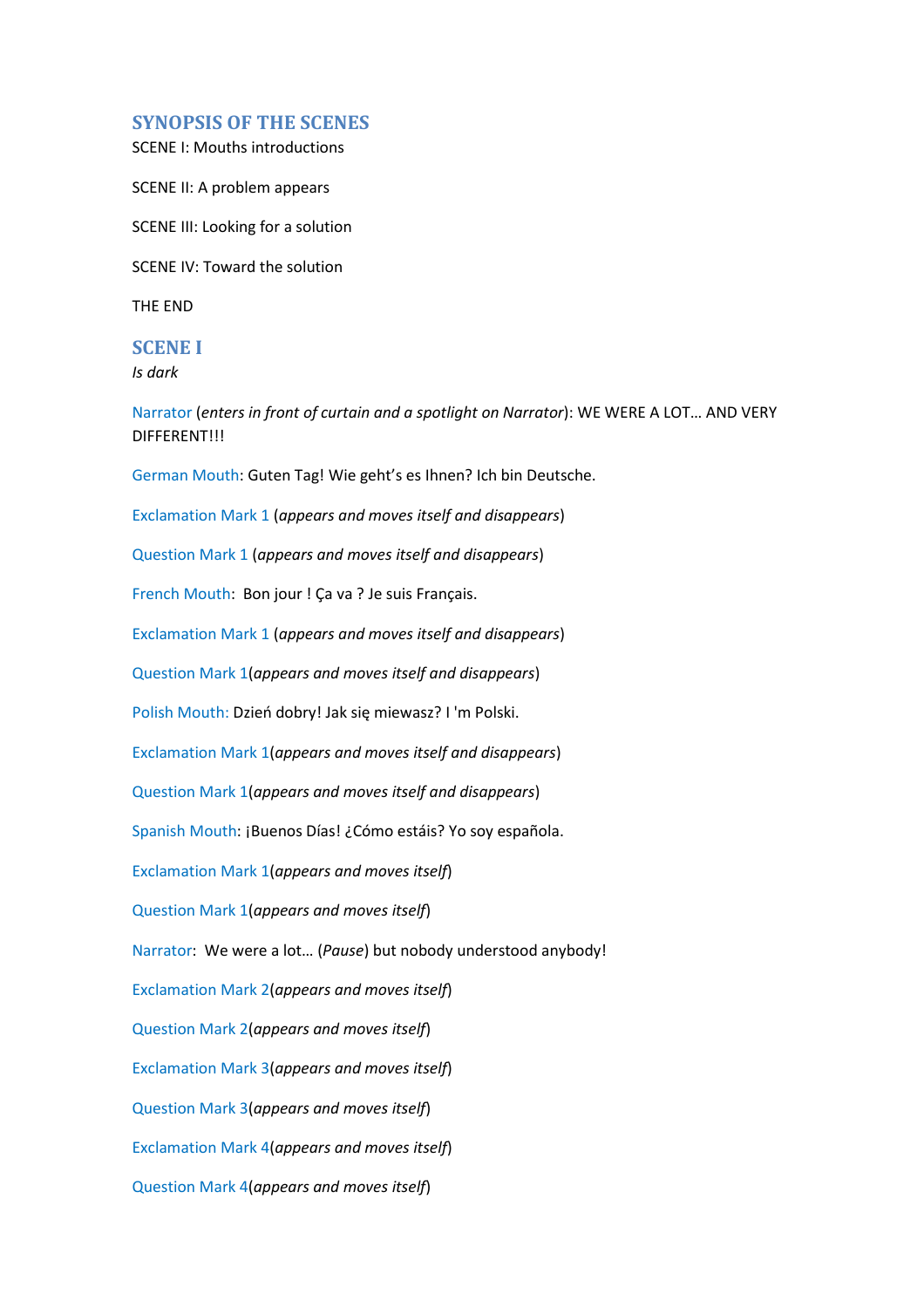*Light goes out.* 

#### **SCENE II**

*Is dark* 

Narrator (*enters in front of curtain and a spotlight on Narrator*): Time went by and nobody did anything to understand each other.

*It starts hearing a German conversation sounds* 

German Mouth: *(appears in a corner)* 

*It starts hearing a French conversation sounds* 

French Mouth: *(appears in another corner)* 

*It starts hearing a Polish conversation sounds* 

Polish Mouth: *(appears in another corner)* 

*It starts hearing a Spanish conversation sounds* 

Spanish Mouth: *(appears in another corner)* 

*(The four mouths speak at the same time and the sound increases)* 

*Lights off and voices mute.*

#### **SCENE III**

Narrator (*enters in front of curtain and a spotlight on Narrator*): They were actually very concerned. But they really didn't know what to do!

*(It is dark and a sad music sounds)* 

German, French, Polish and Spanish Mouths: *(appear one by one in a sad position)* 

Narrator: They realized that something had to change. But what?

Question Mark 1(*appears*)

Question Mark 2(*appears)*

Question Mark 3(*appears*)

Question Mark 4(*appears*)

*Music mutes and lights go out slowly.*